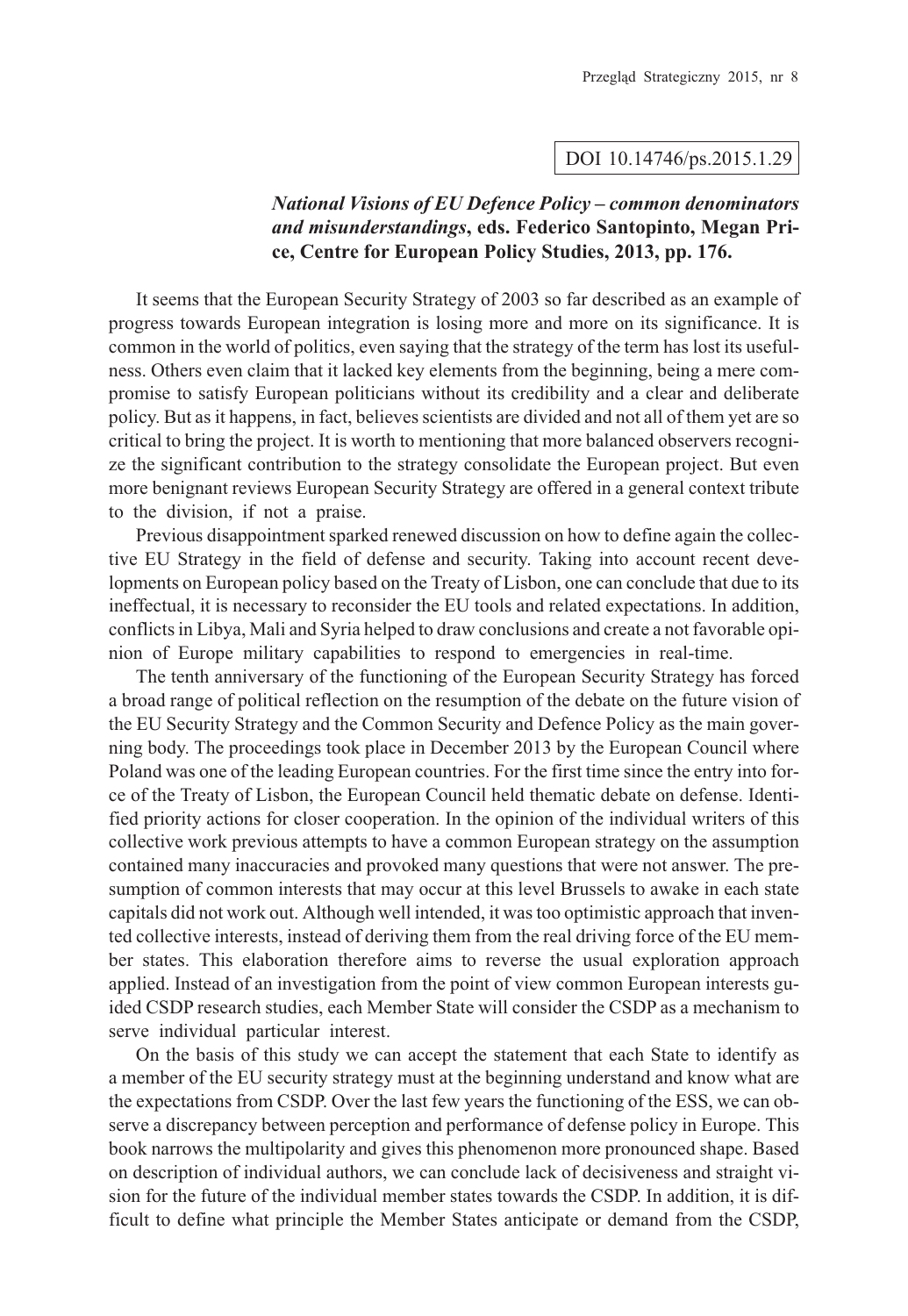and what kind of role European defense policy should play in their national strategies. Therefore, in this book we can see a lot of complex questions, but unfortunately the majority without answers and concrete guidance on issues concerning the future of the CSDP. Nevertheless, this is a very productive discussion, which can be the foundation of the common EU strategy.

For a deeper analysis of the above questions, a few scientists were sent to seven research centers of EU Member States. They had the opportunity to explore the world of foreign policy of Paris, London, Berlin, Rome, Warsaw, Stockholm and Madrid looking for CSDP through the prism of each state. Anatomy of the book looks like a tour of Europe, examining individual approach individual members of international organizations and the acceptable level of strategic autonomy of the country. The authors describe their observations on the national culture, as a set of standards, religions, beliefs and principles of the use of hard power in the eyes of decision makers. Reading the development of each author, it seems that everyone is defending their country describing their undeniable contribution to the ESDP, nevertheless it is apparent the lack of concrete solutions and visions in order to remedy this situation. It looks like that nobody wants to take the so-called "bull by the horns" and preside over the reorganization and the creation of a new ESS.

The diversity of interpretations, perceptions and opinions of individual members were gathered in the summary section, which aims to show both similarities and differences, and errors of national security strategy. Therefore, studies have focused on the accurate identification of joint surfaces agreement and areas where opinions are divided or we can see a total lack of approach to the CSDP. Such reasoning is essential for the European perception of peacekeeping operations, which can be considered in two areas. The first one is to serve as a basis for the continuation and implementation of policy instruments checked by the CSDP. The second is intended to demonstrate gaps and differences of opinion for the CSDP, and by finding common denominators of this agreement to make more efficient EU policies. The biggest dissonance we can observe among the strategic cultures. For a special attention deserves a big difference of opinion between France and Germany about the essence of the functioning of the CSDP. Manuel Muniz as a lawyer and PhD student in International Relations at Oxford described France as not only a strong military ally, but the state with the most advanced security program and defense policy that allows to solve the crises well beyond the borders of Europe. Christian Wurzer – a PhD student at Vienna University claims that quite different beliefs has Germany, who argue that the CSDP is mainly an instrument of European integration. Based on their historical experience, which significantly influence the consciousness of the nation, they are the last country who will vote for the use of force. Therefore, Germany's most deeply appreciate the power of diplomacy, which should be mainly use during settlement of conflicts.

The main motto of these considerations is to clarify what actually CSDP is, for each Member State, prior to the start of serious discussions on the shape and the vision of a united European security strategy. However, they require a mature level of strategic thinking, which is unfortunately invisible by some EU members. This problem appears most clearly in the chapter describing Spain by Federico Santopinto – Head of Research at GRIP (fr. *Groupe de recherche etd'information sur la paix et la sécurité*) in Brussels, where we can noticed a lack of clarity or strategic guidance. One can say that Spanish policy towards CSDP displays both loyalty and confusion, in an attitude that is both honorable and extremely risky. However, each country has its distempers. Italy, for example, described by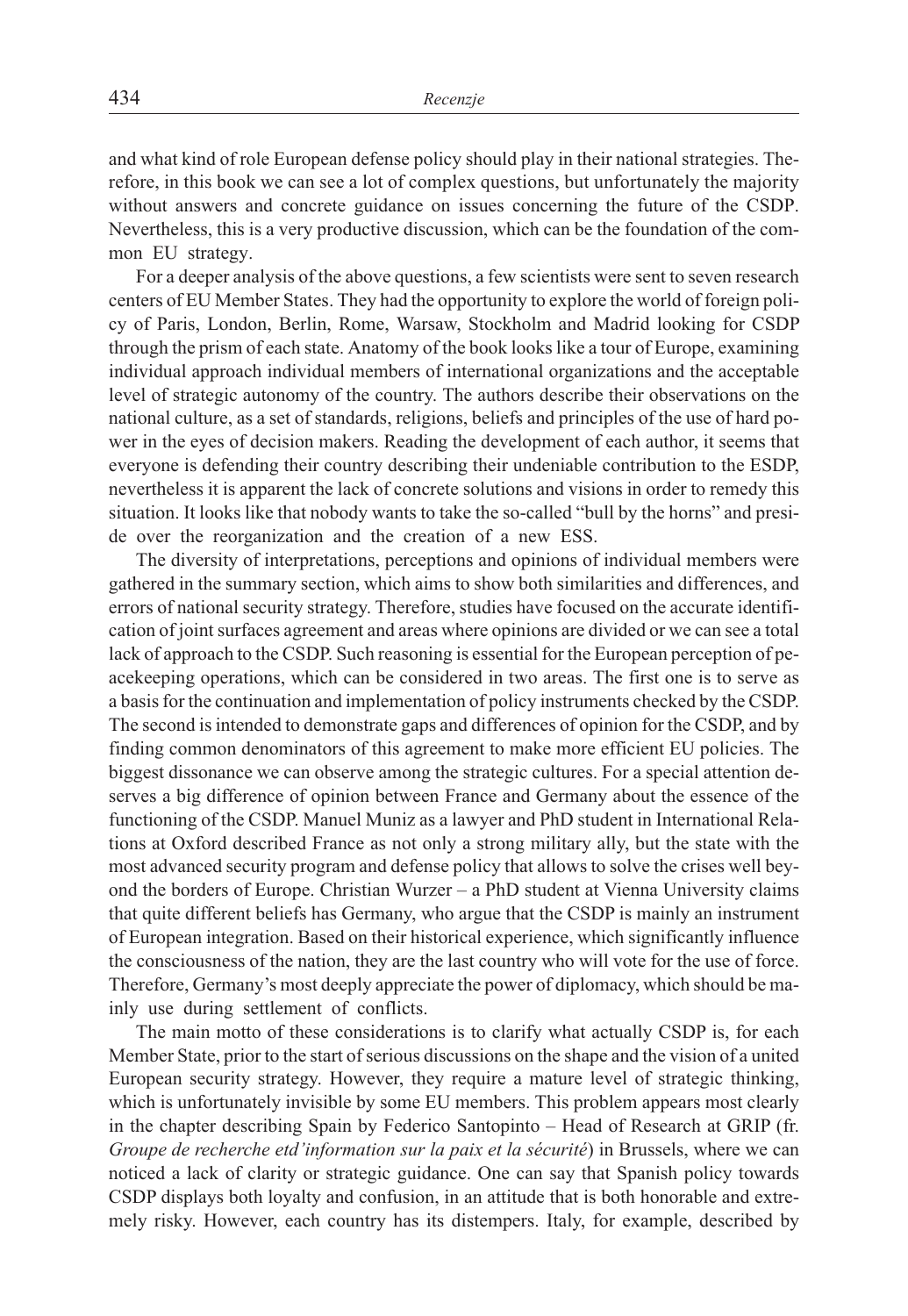F. Santopinto, seems to stand at the crossroads balancing its commitment to NATO and the CSDP. However, with so many challenges on strengthening European security and continuous hope that this protection is and will be provided by NATO, is not convinced of fully devotion for the CSDP. France seems to be disappointed helplessness so far CSDP, her little commitment and a lack of decisiveness force them to take the heading more towards NATO and its own self-defense. Authorities reserve the right to make decisions regarding the use of force outside the country where it could have an impact on the national security or find this necessary. Reading the chapter about Poland written by Joanna Dobrowolska-Polak – researcher at the Institute for Western Affairs, Poznañ, one can see how much has changed our attitude towards an integrated Europe for the last few years. Polish increasingly expressed their views on the international arena of the need for reforms to improve the efficiency of the CSDP actions taking a leading part in conferences on European Security. In the chapter on Sweden described by Alessandro Marrone – researcher at *Instituto Affari Internazionali* (IAI) in Rome, we can learn about the active involvement of this state in favor of European security. They see the need to not only necessary to maintain the stabilization of the security of the Baltic States but, but also the countries directly bordering Russia for its own security by observing lately worrying and expansionary policy of the Russian Federation.

In the part about The United Kingdom's written by Giovanni Faleg – Associate Research Fellow at the EU Foreign Policy Unit of the Centre for European Policy Studies (CEPS) in Brussels we can find out that participation in the EU's Common Security and Defense Policy (CSDP) is at a crossroads. Yet, as this research shows, the UK's stance towards European defense has never had so many doubts. Due to the budget cuts which an impact on public defense spending, the Coalition Government has privileged bilateral cooperation with France as a defense agreement which affect negatively multilateral initiatives within the EU framework. It looks like that this new political doctrine, combined with a prolonged sense of frustration towards Brussels-based, ineffective crisis management structures, has caused Britain to deviate from the course of CSDP.

Based on this study EU members do not treat themselves seriously in matters of security and defense, however. Even if you change their mind and will succeed in filling the gaps on strategic cultural differences, this still sustained trend in defense budget cuts in European countries will not allow to equip armies with the means that would allow for longer survival on the battlefield without the support of NATO. The European Union has not once proved the effectiveness of the force of diplomacy, but in these times where the environment is becoming increasingly complex and unfriendly soft power must go hand in hand with hard power.

Collective work of National visions of EU defense policy consists of seven main chapters describing the visions of EU defense by France, Germany, Italy, Poland, Spain, Sweden and the United Kingdom. In addition it is a specific link between the theoretical considerations about the concept of the European Security Strategy and contemporary international issues which have a direct impact on CSDP. At the same time it stress how much is needed a dialogue between Member States in order to improve European defense. The advantage of this book is very readable narrative form of individual authors, which is not a problem even for people who have not dealt with this issue before. The results of research in the various countries are valuable compendium of information both for students of political science and international relations. Deserves to be called the highlight selection and use of appropriate